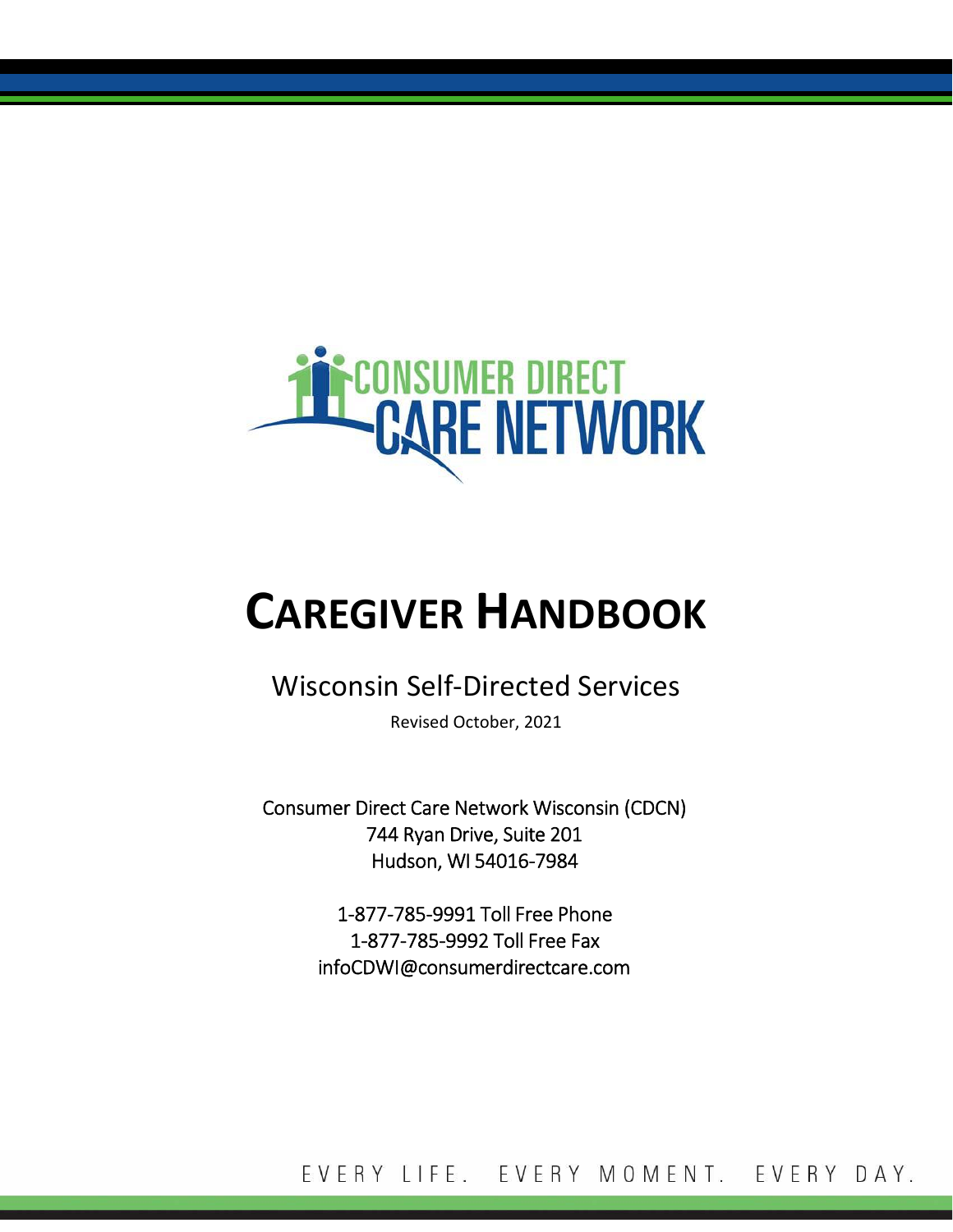

This manual is property of the CDCN and may not be duplicated in any form without express permission from CDCN.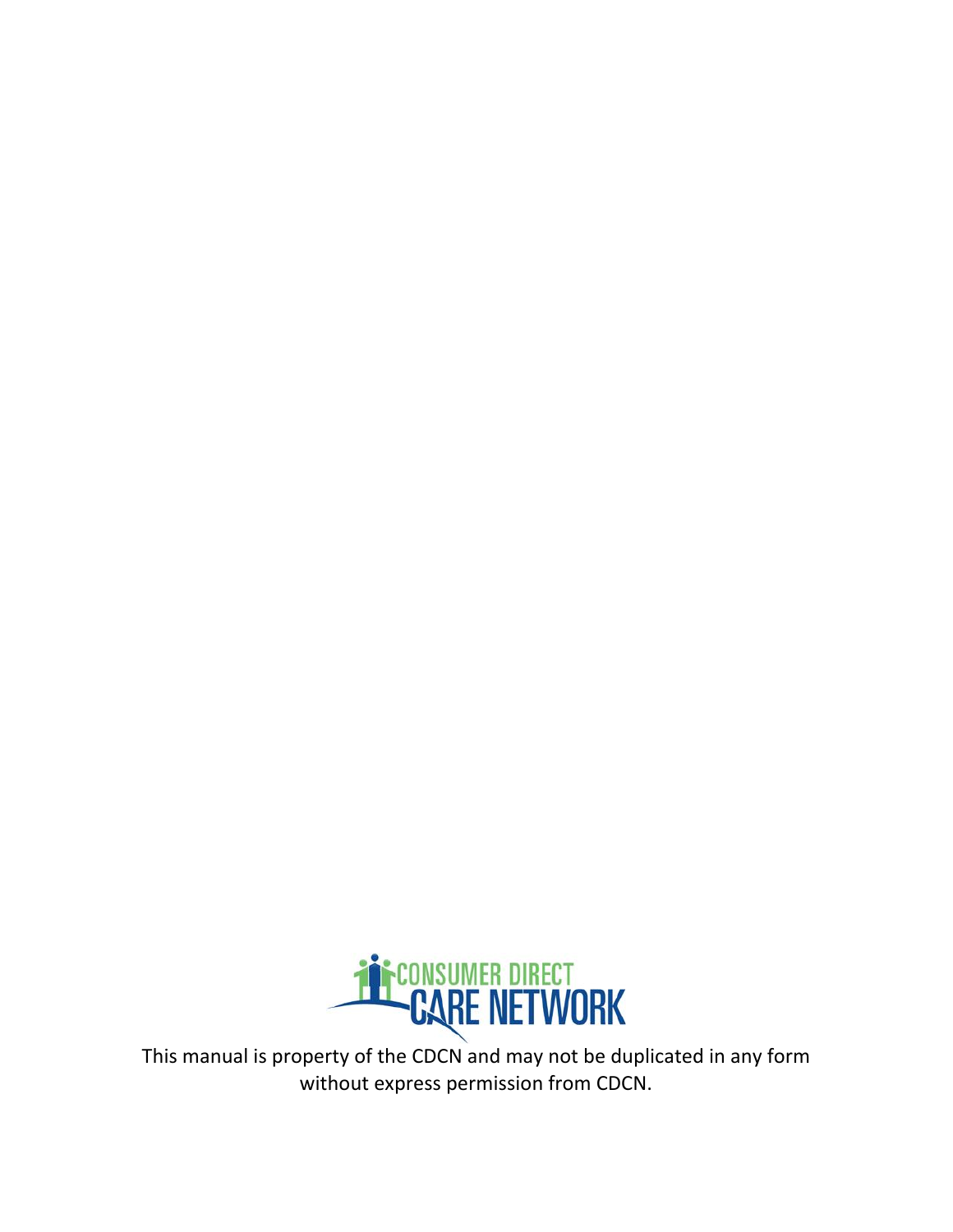

### **TABLE OF CONTENTS**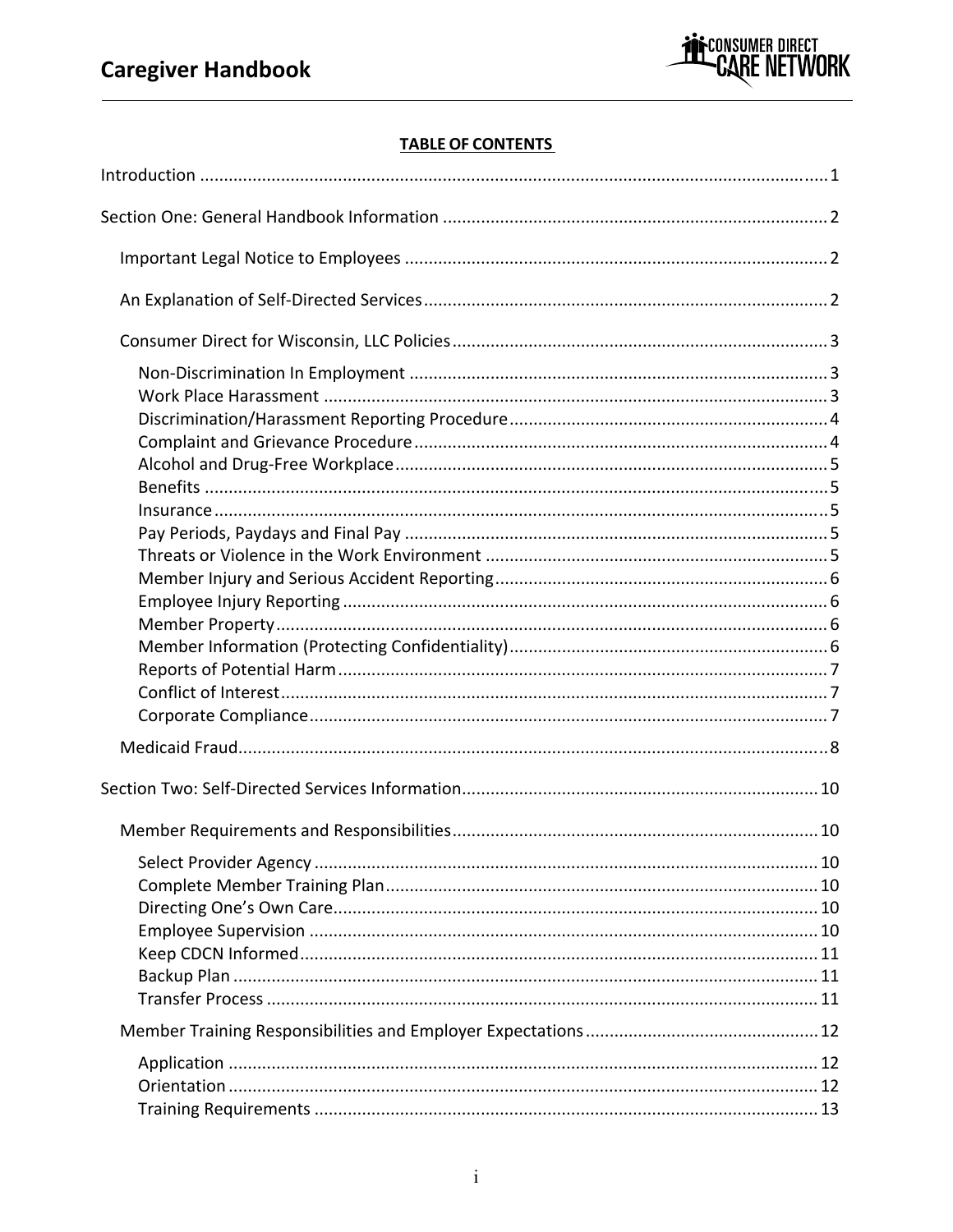## **Caregiver Handbook**

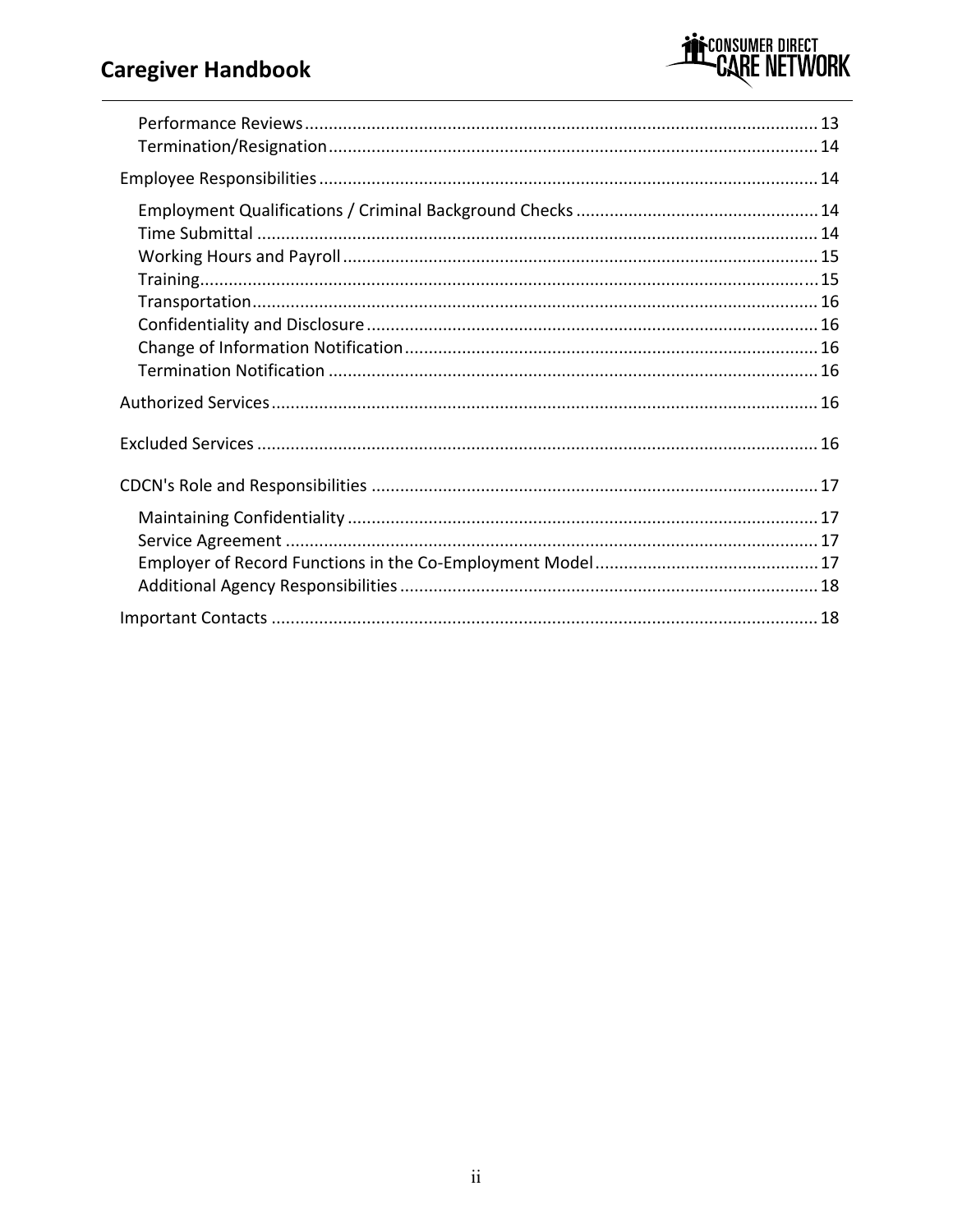

### **Introduction**

Since 1997, we have been working directly with individuals self‐directing their care in their homes, communities and villages, building quality service systems and collaborating effectively with state programs.

### **Mission**

To provide care and support for people in their homes and communities.

### **Philosophy of Service Delivery**

Self-determination is the guiding principle for the delivery of services by Consumer Direct Care Network (CDCN). The Company recognizes that each member has the freedom to decide how he/she wants to live his/her life. Individuals with disabilities and older adults are the planners and decision-makers for the supports and services they receive and in how they spend their days and live their lives. He/she is also responsible for his/her actions.

CDCN supports self‐determination by offering self‐directed services in which individuals choose the supports and services they receive, the people they want to provide their services and supports, when these supports and services will be provided and how and when they will be delivered. CDCN's philosophy of self‐determination is best achieved when people live the life they want and self-direct their care services.

### **Making a Difference**

CDCN companies are leaders in each state where they provide self‐directed services because of the benefits of the service that is provided. We believe in full involvement with the individuals using our services. We implement communication channels that allow for feedback and evaluation. The core component that makes this successful is our customer service. CDCN recognizes that customer satisfaction comes from providing the right amount and kind of participant assistance, customized to a participant's needs.

We also believe that success in services comes from the voices of those that use the self-directed service. This includes individuals from different cultures and individuals with varying abilities.

All Members receive respectful, effective care that is provided in a way that is understandable and compatible with their cultural health beliefs, practices and preferences.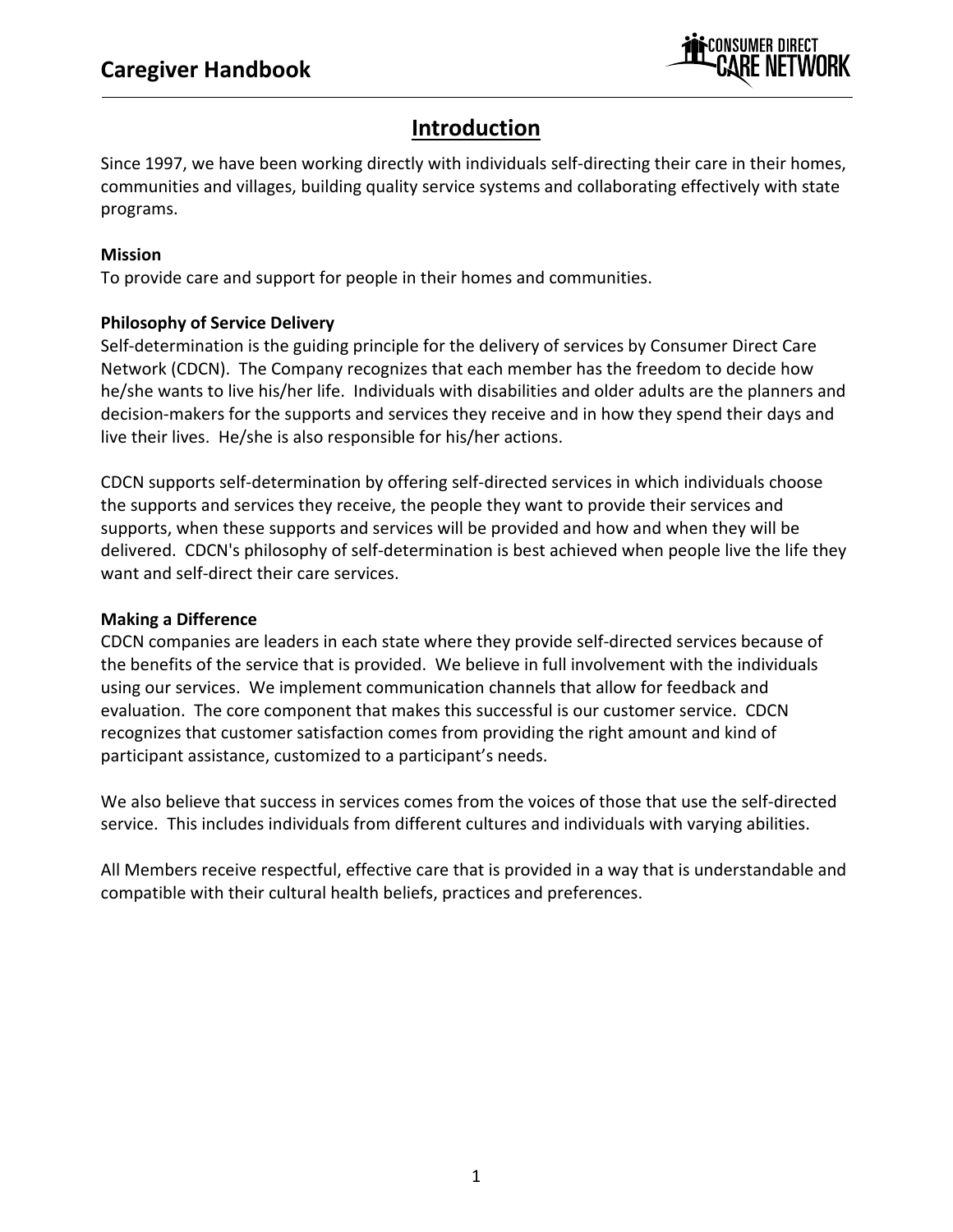

### **Section One: General Handbook Information**

### **Important Legal Notice to Employees**

This Handbook is not a contract of employment. It describes CDCN policies, procedures and program requirements which Employees and Members must follow.

Employees are expected to read the Handbook and understand the information in it. Please ask questions if you do not understand. You can ask the Member or a CDCN staff person.

This Handbook replaces all earlier versions. CDCN has the right to revise or update any policy, procedure, or information in this Handbook at any time. You will be notified of any changes.

### **An Explanation of Self‐Directed Services**

The person who self‐directs his/her care is called a Member. A Member is "a person receiving services." Self-directed services give the Member more choice, control and independence. Sometimes they are called Member‐directed or Participant‐directed services. Self‐direction means:

- People who receive services manage their services and supports.
- The Member is in charge.
- The Member decides who provides the services and supports.
- The Member decides when and how services are provided.
- The Member interviews, hires, trains, schedules, reviews, and dismisses employees.

The kind of control and choice the Member has over services and supports depends on the state in which they live. Self-directed services help Members stay in their homes and be active in their community.

A care plan outlines the services (tasks) that have been approved for the Member to receive. The plan is based on an assessment done by a separate company or a Care Manager.

The Member recruits and refers employees for hire by CDCN. The Member is also responsible for training and supervising employees. The Member also signs timesheets. This indicates the Member's approval for the Employee's payment. CDCN is the "Employer of Record." CDCN shares the responsibilities of an employer with the Member.

Sometimes a Member asks another person to help direct services. This person is called a Managing Party (MP). The Managing Party takes on responsibilities for managing the Member's care. When there is a MP, the term Member also refers to the Managing Party. CDCN's role is to assist the Member. As the Employer of Record, we serve as an accountant by handling payroll, filing taxes and billing the state program for services. Other things CDCN does are:

- Help the Member follow the program requirements.
- Keep a Member record and Employee personnel files.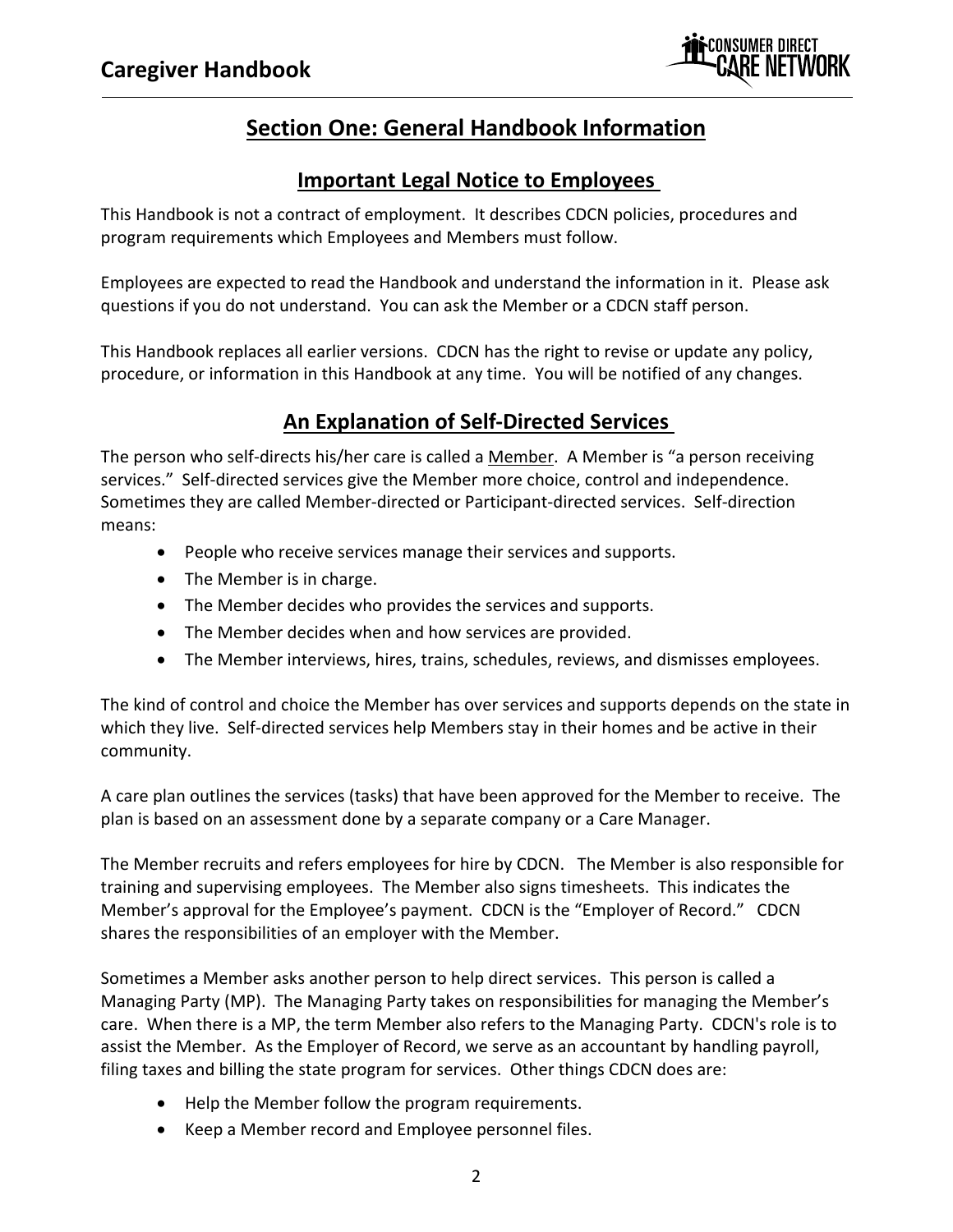### **Caregiver Handbook**



- Orient the Member about the self-directed program. Orientation occurs at the start of services.
- Provide training and training materials to help the Member be successful managing his/her care.

The role and responsibilities of the Member, CDCN and you, the Employee, are explained later in the Handbook.

### **Consumer Direct for Wisconsin, LLC Policies**

#### **Non‐Discrimination In Employment**

Discrimination is against the law. CDCN and Members must follow federal and state laws about discrimination. CDCN and Members cannot treat you differently because of your:

- Race
- Color
- Religion
- Country of Origin
- $\bullet$  Age
- **•** Gender
- Sexual Orientation
- Disability/Handicap
- Marital Status

If you think that a Member is discriminating against you, immediately report it to CDCN.

#### **Work Place Harassment**

Harassment, including sexual harassment, is contrary to basic standards of conduct between individuals and is prohibited by Title VII of the Civil Rights Act of 1964, the Equal Opportunity Commission and state regulations.

HARASSMENT: any verbal, physical or visual conduct or action that belittles or shows hostility or dislike towards any individual because of race color, religion, gender, national origin, age, disability, physical features, creed, marital status, sexual preference or status with regard to public assistance and which has the purpose or effect of creating an intimidating, hostile or offensive workplace, interferes with an individual's work performance or otherwise adversely affects an individual's employment opportunities.

SEXUAL HARASSMENT: unwelcomed sexual advances, requests for sexual favors and/or all other verbal, physical or visual conduct of a sexual or otherwise objectionable nature, where submission is made explicitly or implicitly a term or condition of obtaining or continuing employment or is used as the basis for making employment decisions, or has the purpose or effect of unreasonably interfering with the individual's work performance or creates an intimidating, hostile or offensive work environment. Sexual Harassment also includes third‐party situations in which an individual is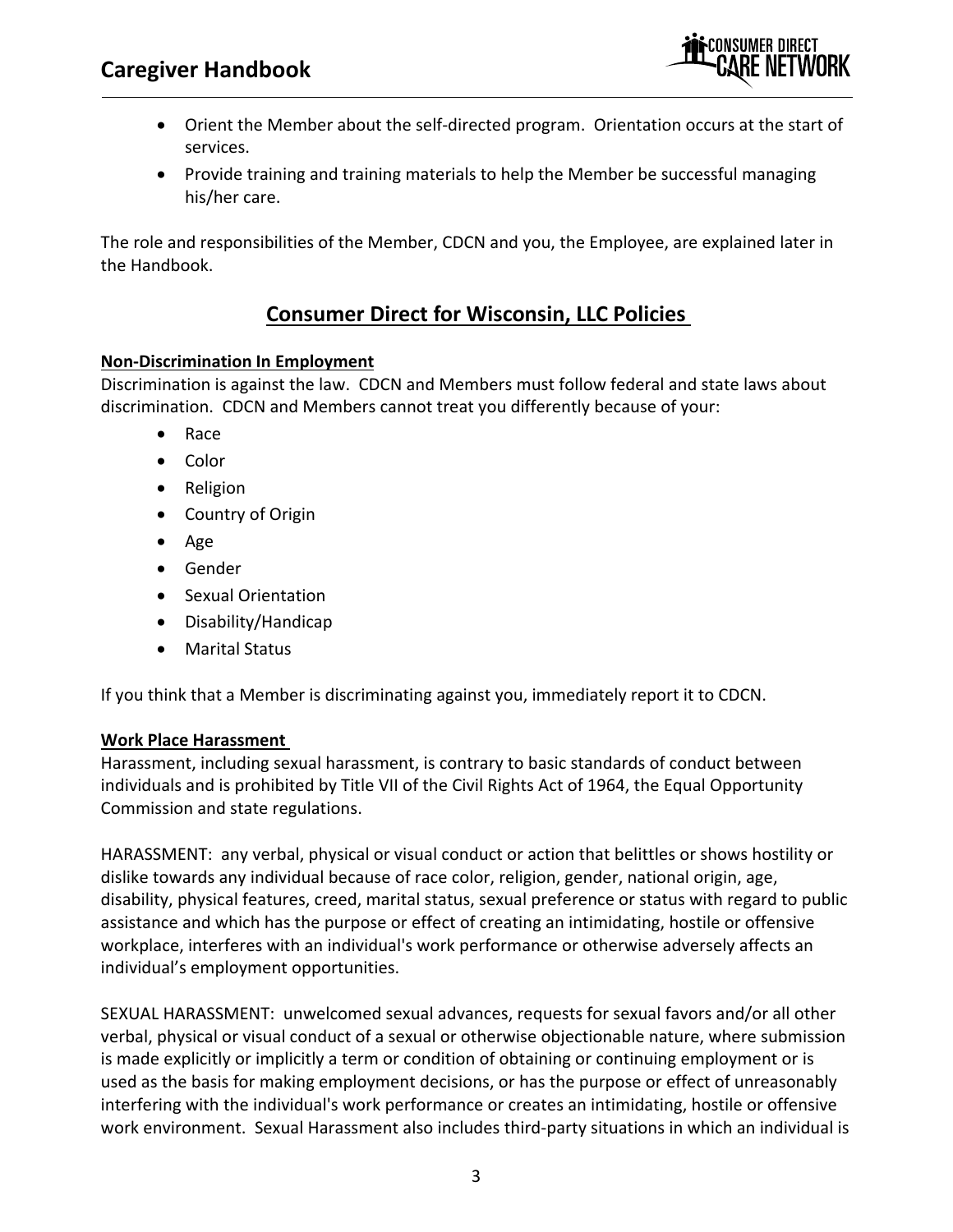

offended by the sexual interaction, conduct or communications between others.

If you believe you are a victim of harassment, sexual or otherwise, you may choose to take action yourself before filing a formal complaint. When talking to another individual regarding harassment, remember to state the facts as you see them, describe your feelings or reactions to the incident(s), and state what you would like to happen next.

#### **Discrimination/Harassment Reporting Procedure**

If you do not wish to communicate directly with the person(s), or if your attempts have been unsuccessful, please report the behavior to: **CDCN – toll free 1‐877‐785‐9991.**

You may at any time file a complaint with either the State of Wisconsin Equal Rights Division or the United States Equal Employment Opportunity Commission concerning a perceived violation of discrimination or harassment laws. The filing of a complaint with one of these agencies, however, does not relieve you of the responsibility to also file an internal complaint pursuant to CDCN's Anti-Harassment Policy. We have a responsibility under the law to investigate claims of harassment and to take appropriate remedial measures. We are unable to do so unless you bring the matter to our attention through our own, internal complaint procedure.

Retaliation or intimidation directed towards anyone who makes a compliant will not be tolerated.

### **Complaint and Grievance Procedure**

COMPLAINT: If an employee is not satisfied with the services that CDCN is providing, we want to hear from you. You can call the office and speak with the Program Coordinator (if the issue is with the Program Coordinator, talk to the Program Manager) who will work to resolve the problem. There is a "Complaint and Grievance Form" that can be completed instead and mailed to the office. The Form is located in the "Member Enrollment Manual and Resource Guide" belonging to the Member.

If you are not satisfied with the resolution of your complaint, your next step is to talk to the Program Manager. If still not satisfied, please bring your complaint to the Vice President.

GRIEVANCE: A grievance is a more formal process and is usually filed if you believe your employee rights have been violated or employee policies are not being followed. The following steps apply:

- A grievance must be put in writing and needs to be timely (within ten days of the event) and sent to the Program Manager.
- The Program Manager has ten days to gather information and reply back to the employee.
- If the employee is not satisfied, an elevated grievance request can be filed with the Vice President of the Company (within ten days of receipt of the Program Manger's response). All information will be forwarded for his/her review. His/her response will be made within five days.
- If the Employee is still not satisfied with the resolution, the grievance must be filed within five days to the President of the Company. The President's response is final and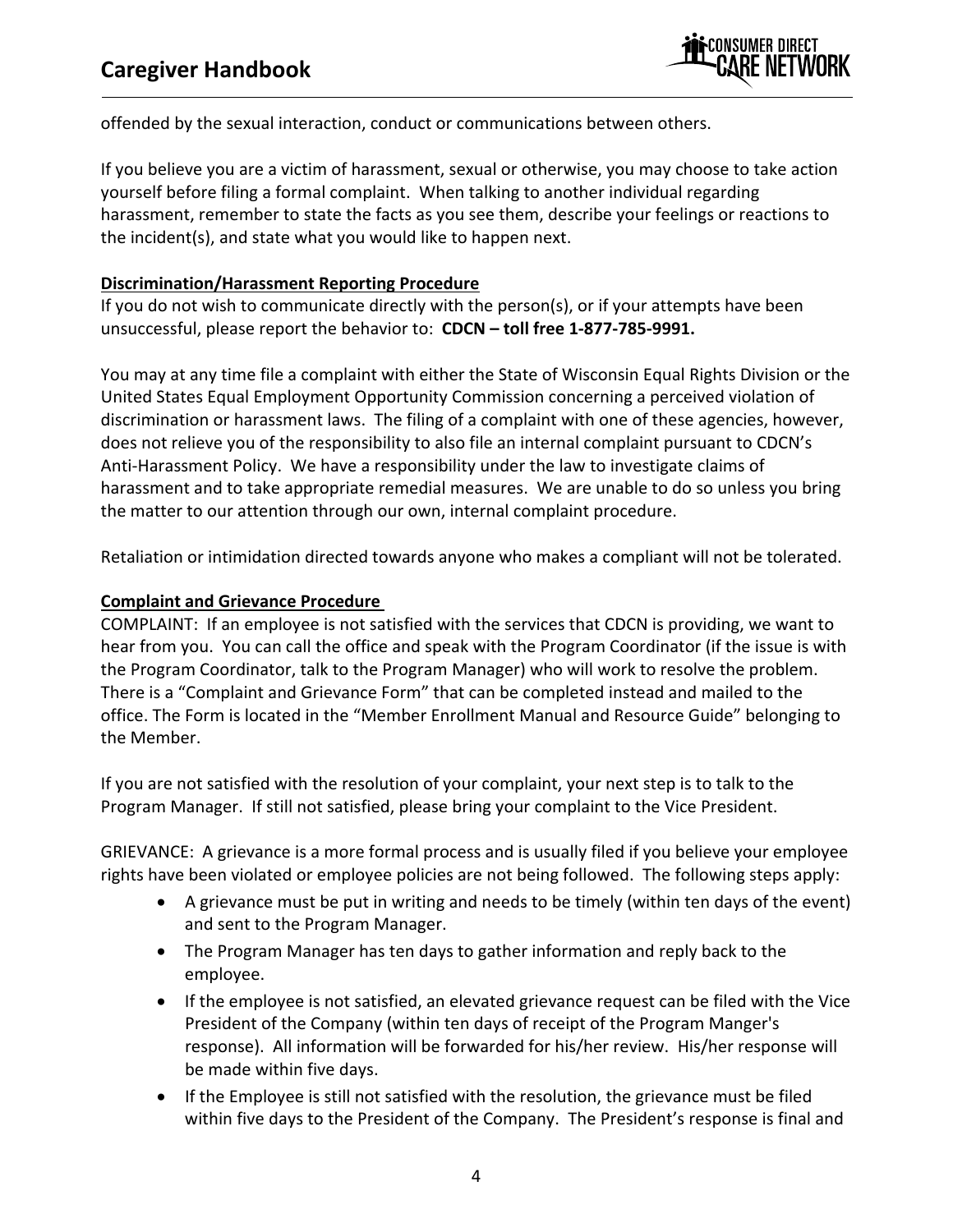

is communicated to the Employee within five days.

CDCN works to resolve all complaints and grievances quickly and thoroughly.

### **Alcohol and Drug‐Free Workplace**

Using or having alcohol or any illegal drug, in any amount, while working is not allowed. A copy of the Drug‐Free Workplace Policy is in the Handbook Appendix. Violating this policy can result in losing your job.

### **Benefits**

Employees are eligible for a Group Life Insurance policy, Group Vision Plan and Supplemental insurance.

### **Insurance**

CDCN provides Unemployment Insurance and Workers' Compensation Insurance for employees.

If you are hurt on the job, you **MUST** report the injury or accident to the Member. You also must call the Injury Hotline (1‐888‐541‐1701) immediately. If you do not report an injury right away, the Workers' Compensation claim may be delayed or denied. See Employee Injury Reporting for more information.

### **Pay Periods, Paydays and Final Pay**

Pay periods are two weeks long. A pay period begins on a Sunday and ends on a Saturday. Paydays are every other Friday. Both pay periods and paydays are identified on CDCN's pay schedule.

If you quit, your final pay will be issued according to the pay schedule. When an employee is terminated (fired), wages owed to the employee will be paid within three business days of termination (not including weekends and holidays). An employee also is paid within three business days if an employee no longer works because the Member is not receiving services through CDCN. Please refer to "Pay Calendar."

### **Threats or Violence in the Work Environment**

Verbal threats, threatening behavior, bullying and acts of violence are not allowed. If this kind of behavior is directed toward you, report it right away to CDCN and the authorities. If you threaten, bully or act aggressively to a Member, another Employee, visitor, guest or other individual, your behavior will be reported immediately. The police may be called. Other actions also may be taken. You may be dismissed (fired). A Member who acts this way could be discharged from the program.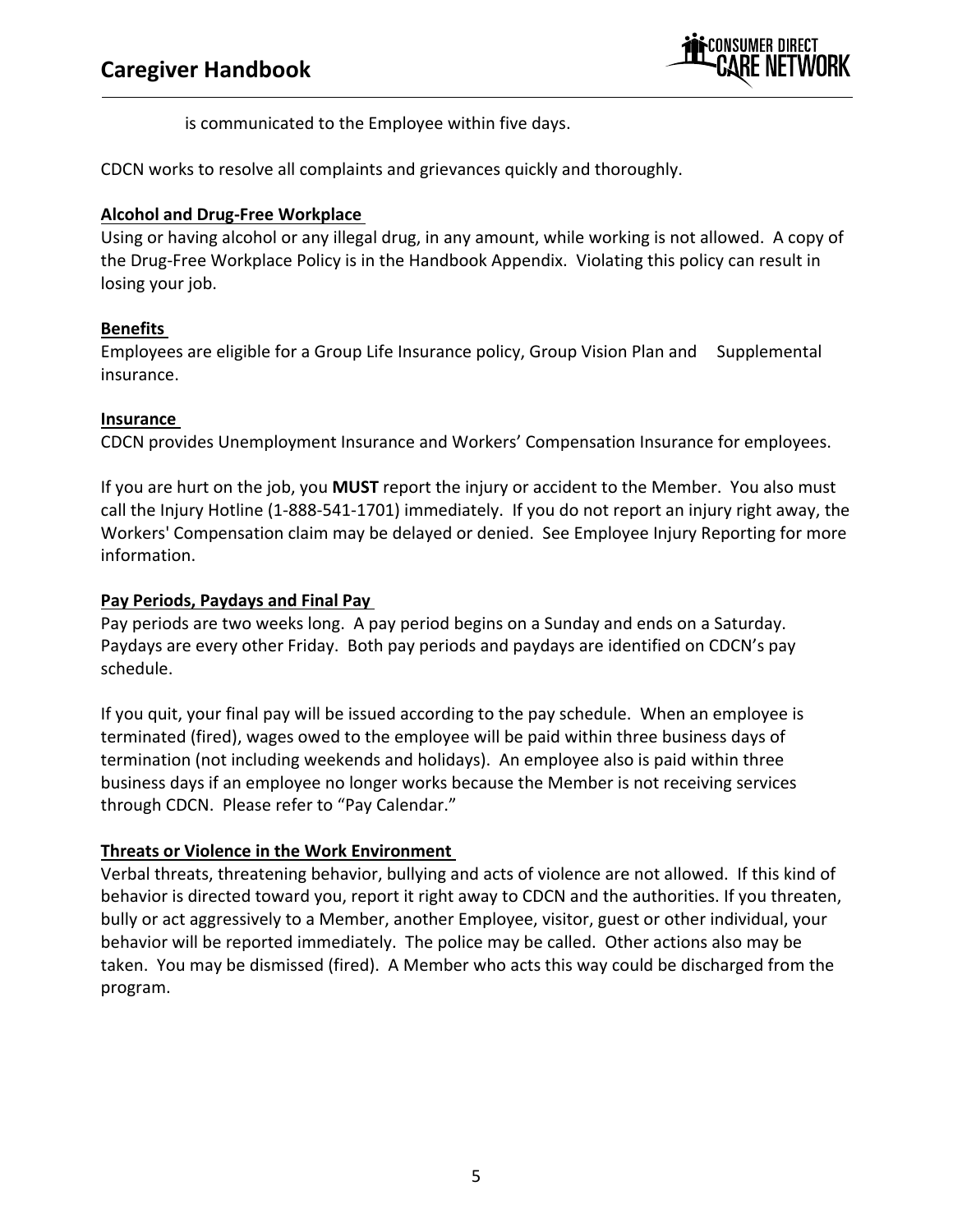

#### **Member Injury and Serious Accident Reporting**

You **MUST CALL 911** if you are present and:

- A Member is injured
- A serious accident happens that affects the Member's health or safety

**You also must REPORT THE INCIDENT TO CDCN RIGHT AWAY.** If you learn of an incident after it happens, you must make sure it has been reported to CDCN.

**CDCN does not provide emergency care or medical services. The Member should call a doctor or** 911 if he or she is in danger or has a medical emergency. If the Member cannot call, you should **contact a doctor or call 911.** 

#### **Employee Injury Reporting**

If you are injured on the job, you MUST report your injury immediately. CDCN is concerned about any injury in the workplace. If you are injured at work or get an illness caused by work, you must:

### **1. Get medical help if you need it.**

- If the injury is serious and life-threatening, someone should call 911.
- If the injury needs medical treatment (but is not life‐threatening), you should go to an urgent-care clinic or doctor's office. If you cannot get to a clinic or a doctor's office, go to the emergency room.

### **2. You must call the CDCN Injury Hotline to report the injury/illness immediately. You must call as soon as the injury or illness happens, even if it does not seem serious.**

- The Injury Hotline number is 1-888-541-1701.
- Injuries can be reported 24 hours a day, 7 days a week.

### **3. You must tell the Member of the injury or illness before you leave work.**

You must follow usual procedures for working safely and preventing accidents. You are expected to follow all safety rules and procedures. If personal protective equipment is required, you must wear it. The Member provides personal protective equipment, if it is necessary. You should report any unsafe conditions, equipment or practices immediately to the Member or CDCN.

#### **Member Property**

Employees are expected to be careful with a Member's property. If you are careless and lose or damage a Member's property, you are responsible. You may have to pay for loss or damage to property.

#### **Member Information (Protecting Confidentiality)**

All information about a Member is confidential (private). This means you cannot share it or talk about it with other people. When you are hired, you are trained to keep Member information confidential (private). There are more rules about confidentiality in the HIPAA Training Module located in the Member Enrollment and Resource Guide.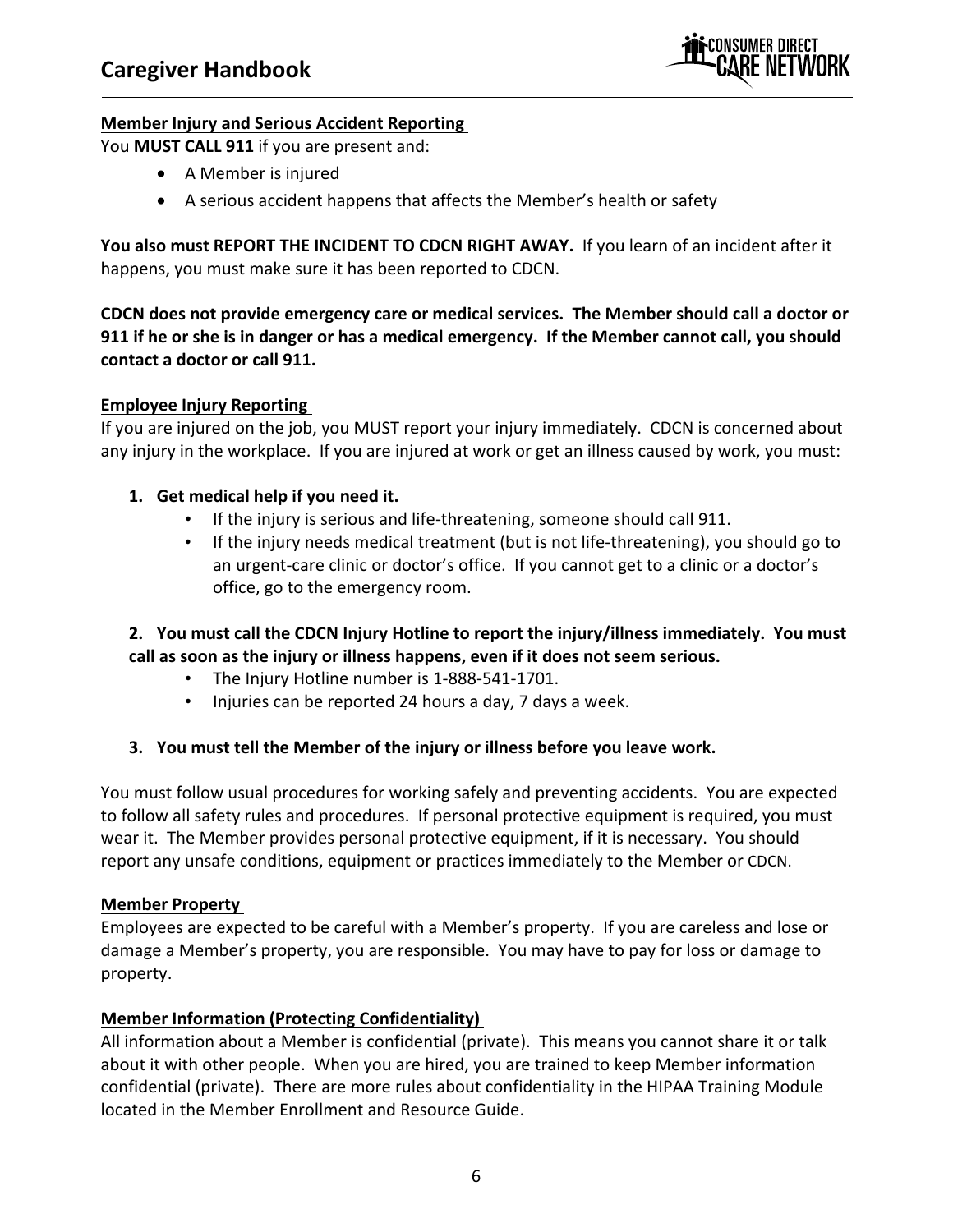

### **Reports of Potential Harm**

State and federal rules say that you must report if you think a Member is being neglected, abused or exploited. You also must report if you think a Member may be physically harmed. Please call an Adult or Elder Abuse reporting line (see Important Contacts in Section Two) to make a report. Sometimes a Member may threaten someone or is a danger to the safety of others. Report to the police right away if you think a Member might carry out the threat, especially if they have the ability to carry out the threat. For example, if they say they are going to shoot someone and they have a gun.

### **Conflict of Interest**

Conflicts of interest always should be avoided. A conflict of interest happens when, in the course of your work, you do something that benefits only you or your family. It also exists if you influence the Member's decisions and these decisions affect the relationship between CDCN and the Member. A conflict of interest gives you an unfair advantage. There are different conflicts of interest:

### Involvement with Suppliers, Customers and Competitors

You should not have any personal or financial link with a rival company or business. You must let the Member know if you are connected with any company or business that competes with CDCN.

### Gifts or Favors

You cannot accept money, gifts or favors from the Member as payment for services. You also cannot accept anything that the Member gives you to keep you involved with him/her. For example, a Employee cannot accept a car that the Member gives him, even if the Employee can use it to get to work. You should immediately report all offers of gifts or favors worth more than a small amount (\$10.00) to CDCN.

### Proprietary and Other Confidential Information

You cannot give CDCN's information to any other organization or individual. This includes all forms, details of procedures, other materials, or other information (such as information from the computer). All information created by CDCN is confidential and company‐owned information.

A conflict of interest makes it hard for you to make fair decisions that are in the best interest of the Member or CDCN. That is why it should be avoided.

### **Corporate Compliance**

CDCN must follow all laws in providing services to Members. We have developed a Corporate Compliance Policy that outlines Company rules and government laws that must be followed. If you think that false or illegal activity has happened, report it to a CDCN staff person. These individuals include:

- A Program Coordinator
- Program Manager or State Director
- Human Resources Director
- Risk Manager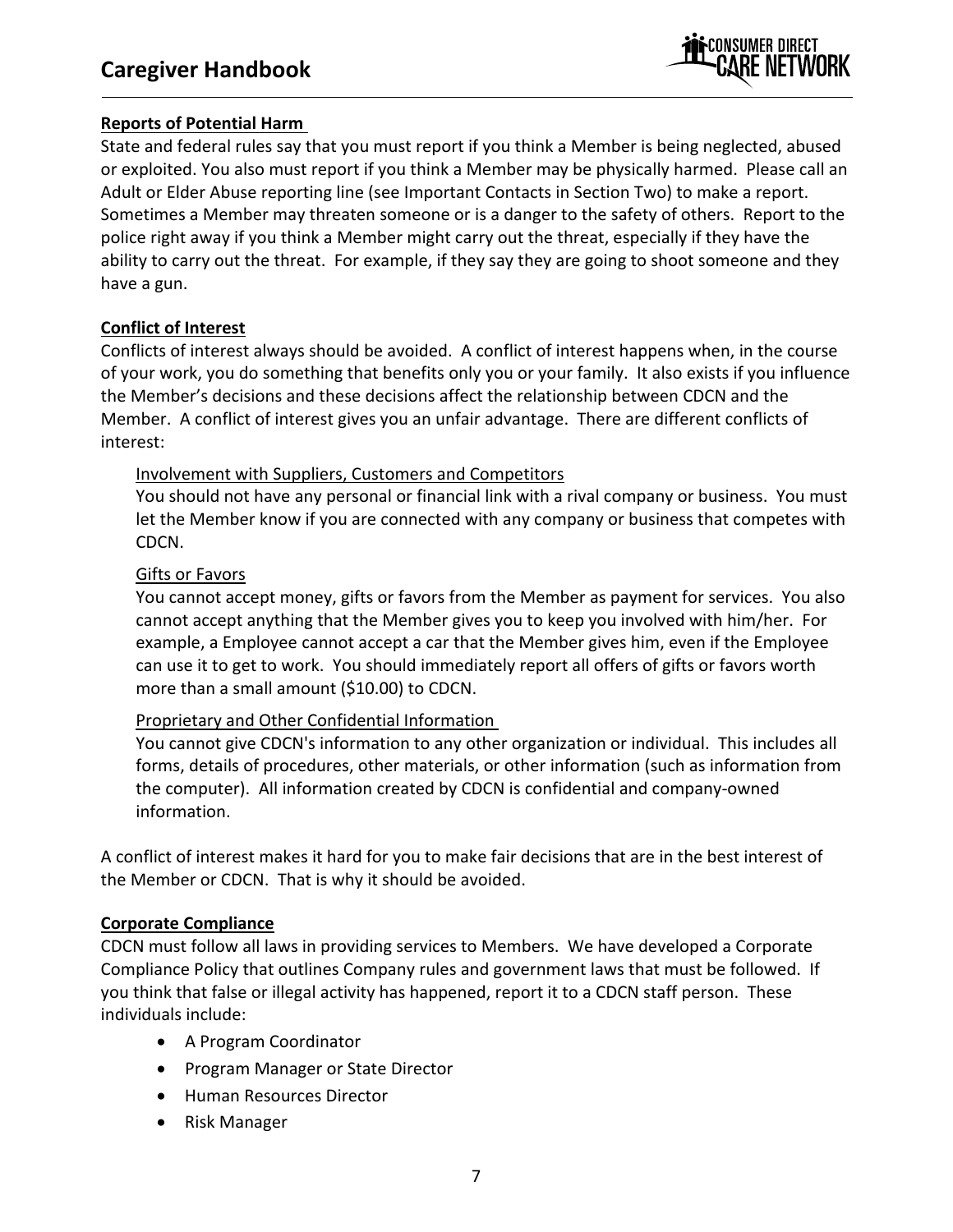

• Senior Management (President or Executive Officer)

An example of not following program rules is doing something that is Medicaid fraud (described in the Medicaid Fraud part below). A copy of CDCN's Corporate Compliance Policy is included in the Caregiver Handbook Appendix.

### **Medicaid Fraud**

*What is fraud? What can happen to me if I commit fraud? How do I report suspected fraud?*

The money for services in the Program comes from state and federal governments. Fraud or abuse of this Medicaid program is against the law. If a Member, Employee or CDCN is suspected of Medicaid fraud or abuse, it must be reported.

Examples of Member or Employee fraud and abuse of Medicaid funds are:

- Writing down more time than actually worked on a time sheet
- Accepting pay for time you did not work
- "Padding" timesheets…such as showing up late or leaving early and writing down more time than actually worked, or taking a break and not subtracting break time when you write down time
- Stating that tasks or procedures were completed when you did not do them
- Changing another person's time sheet or paperwork
- Forging other Employee's or Member's signature
- Turning in a false claim for time worked or tasks completed when these were not done and you knew it
- Suggesting or helping a Member get services or supplies that are not required for the person's disability
- Not following all parts of the Member Service Agreement
- Not providing the quality of services for a Member that is expected

If you think a Member, Employee or staff person is doing something that is fraud, please call the CDCN Fraud Hotline (1‐877‐532‐8530) right away. If you are worried that the Program Manager is not dealing with the problem correctly, please call a CDCN Executive Officer or President immediately.

Examples of fraud that could be done by CDCN are:

- Not keeping necessary records
- Not giving records to the Department that is investigating possible fraud
- Not providing the quality of services for a Member that is expected
- Turning in a false application to become a provider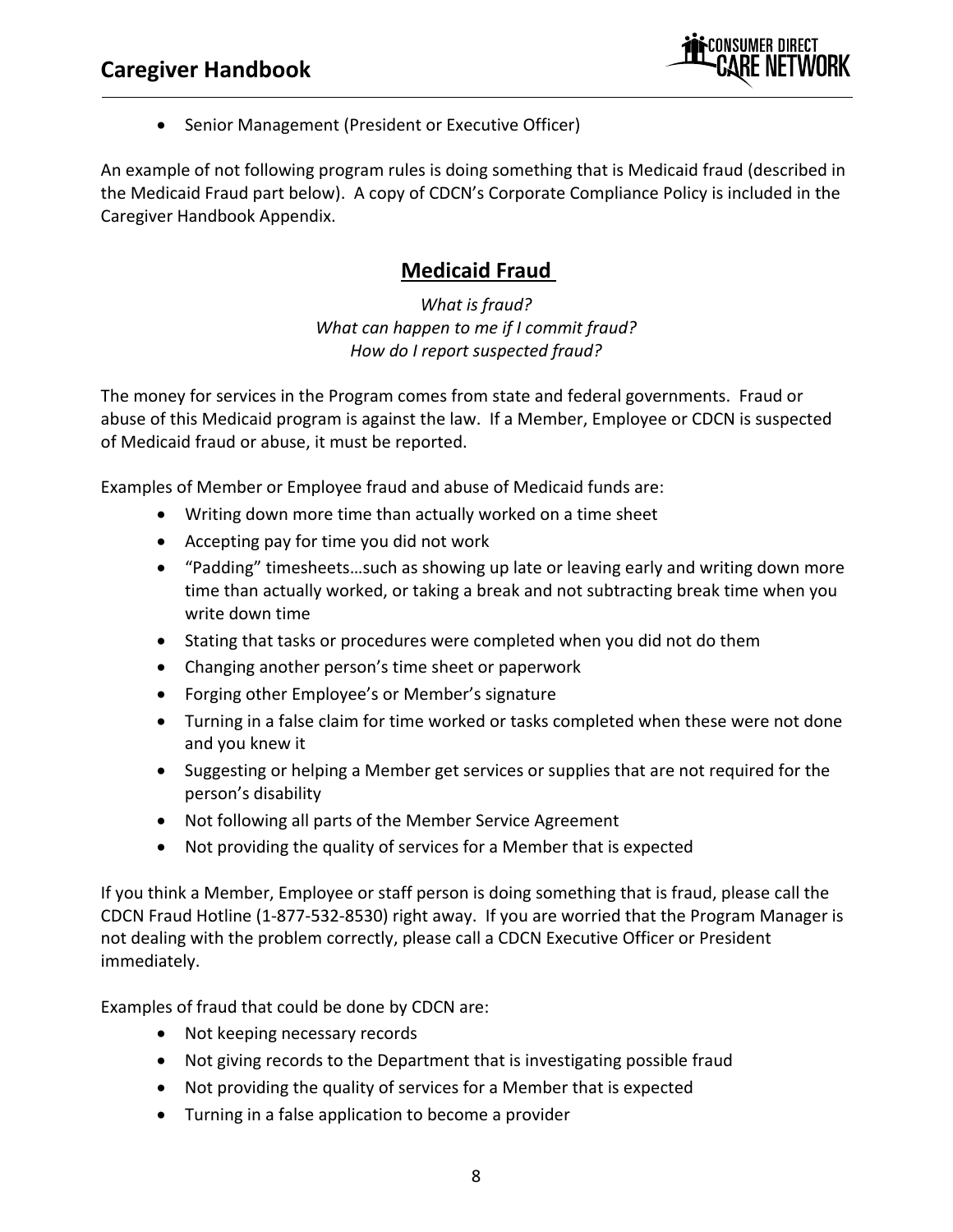

- Accepting a fee or getting money back in exchange for referring a Member
- Charging a Member more than Medicaid paid and keeping the difference
- Not meeting federal or state licensure or certification requirements, but providing services anyway

If you think CDCN has done any of these things, please call your Member's Managed Care Organization or State Agency. Penalties may be enforced against CDCN if we do any of the things above.

If you give false information or know of false information and fail to report it, you could be convicted of a crime. You might have to pay large fines, go to jail for up to a year, and lose your job.

The phone numbers to report Medicaid Fraud are 1‐800‐362‐300 or 1‐608‐221‐5720. The **CDCN Fraud Hotline** number is **1‐877‐532‐8530.**

**Federal False Claims Act:** This Act is designed to stop fraud, waste and abuse in Medicaid. All employees, managers, contractors and agents must receive written information regarding the False Claims Act. All CDCN Managers and staff are trained on this Act. A summary of the Act is included in Addendum 1 to the Corporate Compliance Policy in the Caregiver Handbook Appendix. A summary of Wisconsin's specific Fraud and Abuse laws is in Addendum 2 of the Corporate Compliance Policy.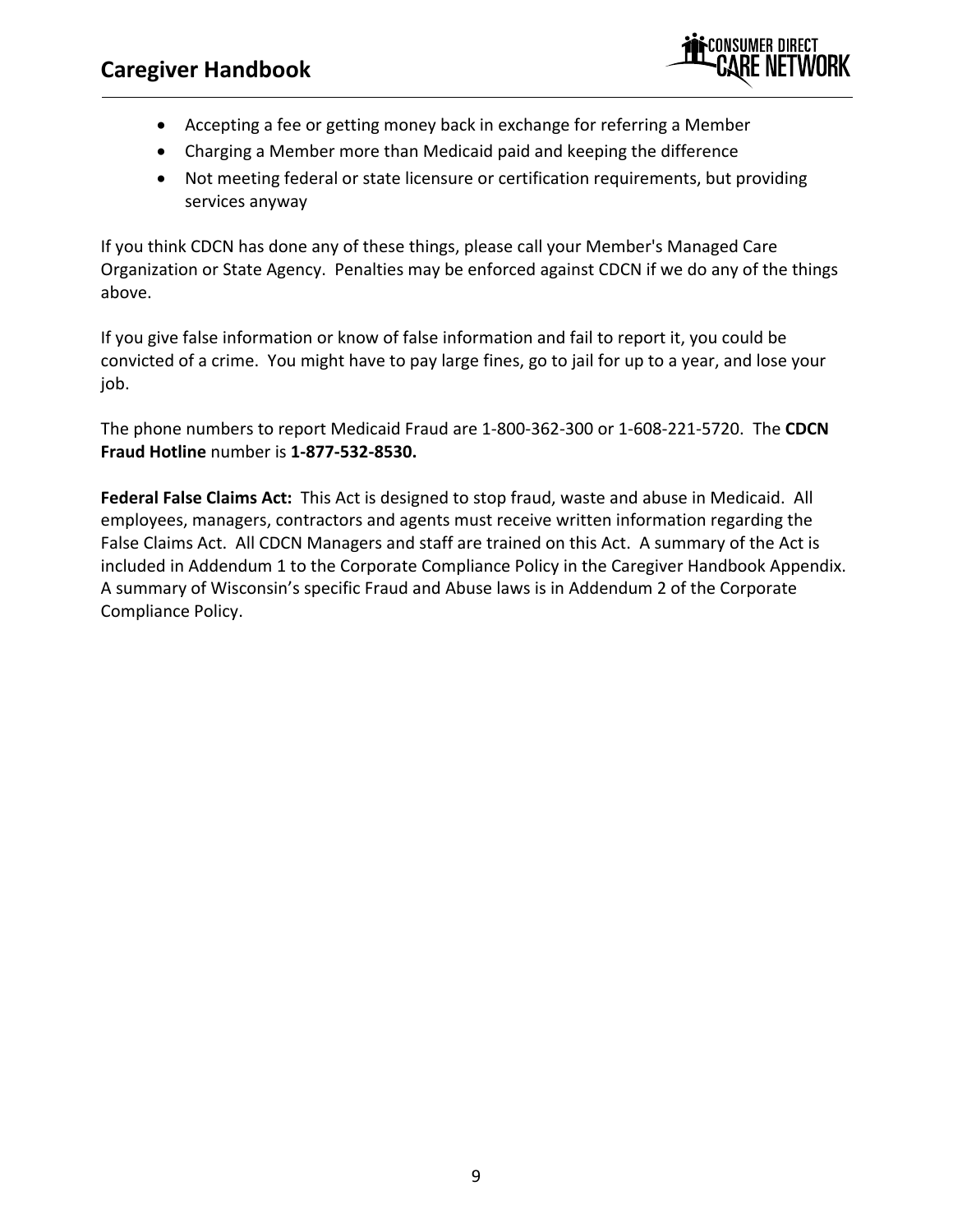

### **Section Two: Self‐Directed Services Information**

*What will my Member do as the Managing Employer? How does the Emergency and Backup Plan work?* 

### **Member Requirements and Responsibilities**

The Member or the Member's Managing Party must be able and willing to do the following in order to self‐direct:

### **Select Provider Agency**

The Member decides what provider they would like to work with and the type of service (agency based or self-directed) they want. The Member can transfer agencies at any time if they are not satisfied.

### **Complete Member Training Plan**

CDCN staff will visit with each Member in their home when they sign up for the program. At this time:

- Paperwork is completed.
- The Member Enrollment Manual and Resource Guide is provided to the Member. There is information in the Manual about how to be an employer. There is also information on the tasks the Member needs to complete for managing his/her care. The Manual is also a reference guide.
- The Member is provided a copy of this Caregiver Handbook. He/She is expected to read it. The Member agrees to follow all of CDCN's policies described in the Handbook.
- CDCN answers the Member's questions.

If the Member has a hard time directing his/her own care, CDCN will:

- Give additional training to the Member on how to manage his/her services, or
- Recommend the Member appoint a Managing Party to manage his/her services, or
- Report problems with managing his/her care to the Managed Care Organization

### **Directing One's Own Care**

The Member must be able to make choices about what they need help with. They also must understand how these choices will affect them and take responsibility for their choices. They can select a Managing Party to help them, if they want. The Managing Party must be:

- Directly involved in the day‐to‐day care of the Member
- Take responsibility for managing the Member's care, including directing the care as it occurs in the home

### **Employee Supervision**

The Member or Managing Party will:

1. Recruit, interview, hire, manage and decide whether Employees are doing a good job.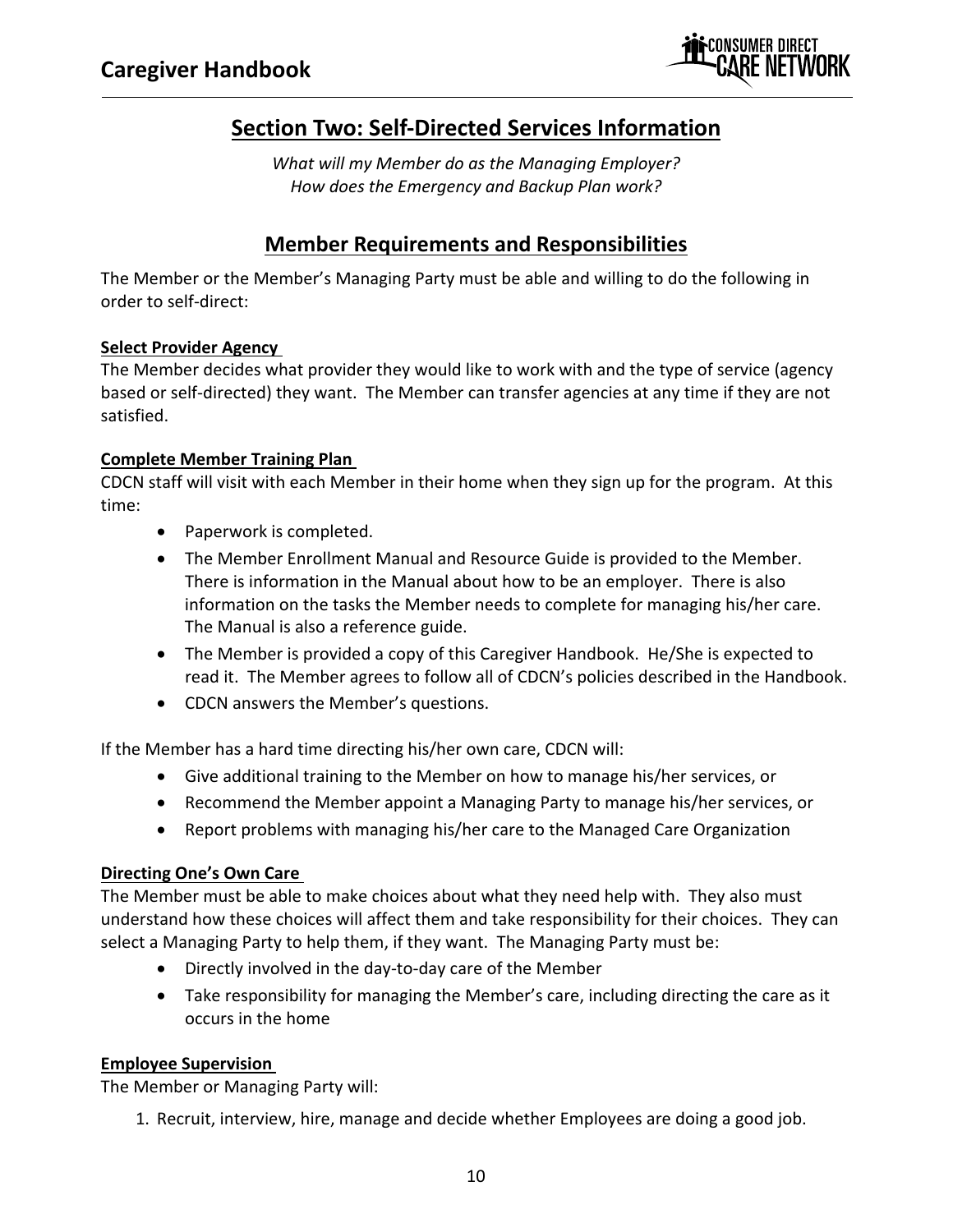

- 2. Make sure the Employee completes the mandatory trainings.
- 3. Train the Employee to his/her needs and preferences.
- 4. Schedule and supervise the Employee.
	- Additional Employees may be hired.
	- Employees may not work over forty (40) hours in a week, unless specifically approved in the Member's Plan and by CDCN.
- 5. Approve and submit weekly timesheets or online time entries to CDCN.
- 6. Report any situations of potential Medicaid fraud to CDCN at 1‐877‐785‐9991, including, but not limited to:
	- Falsified or made‐up hours
	- Task(s) completed that are not authorized
	- Forgery
- 7. Dismiss Employees that are not doing a good job.

#### **Keep CDCN Informed**

Report any change in health status of the Member, or living situation to CDCN such as:

- Hospitalization
- Health condition worsens (or improves)
- Change of address, phone number, name, etc.
- Change in Medicaid or insurance status

#### **Backup Plan**

Each Member will create a backup plan with the Care Manager that the Member will use if an employee cannot work regularly scheduled hours. The Emergency and Backup Plan:

- Is in writing and signed.
- Must be completed prior to the start of service.
- Lists emergency numbers with who to call if a problem arises.

Unapproved overtime is not a viable backup plan.

#### **Transfer Process**

Members decide who will be their provider. CDCN hopes to provide the best service possible. If the Member is unhappy with services, they must notify their Care Manager. In order to improve the services provided, CDCN does exit interviews with Members who are transferring to another provider.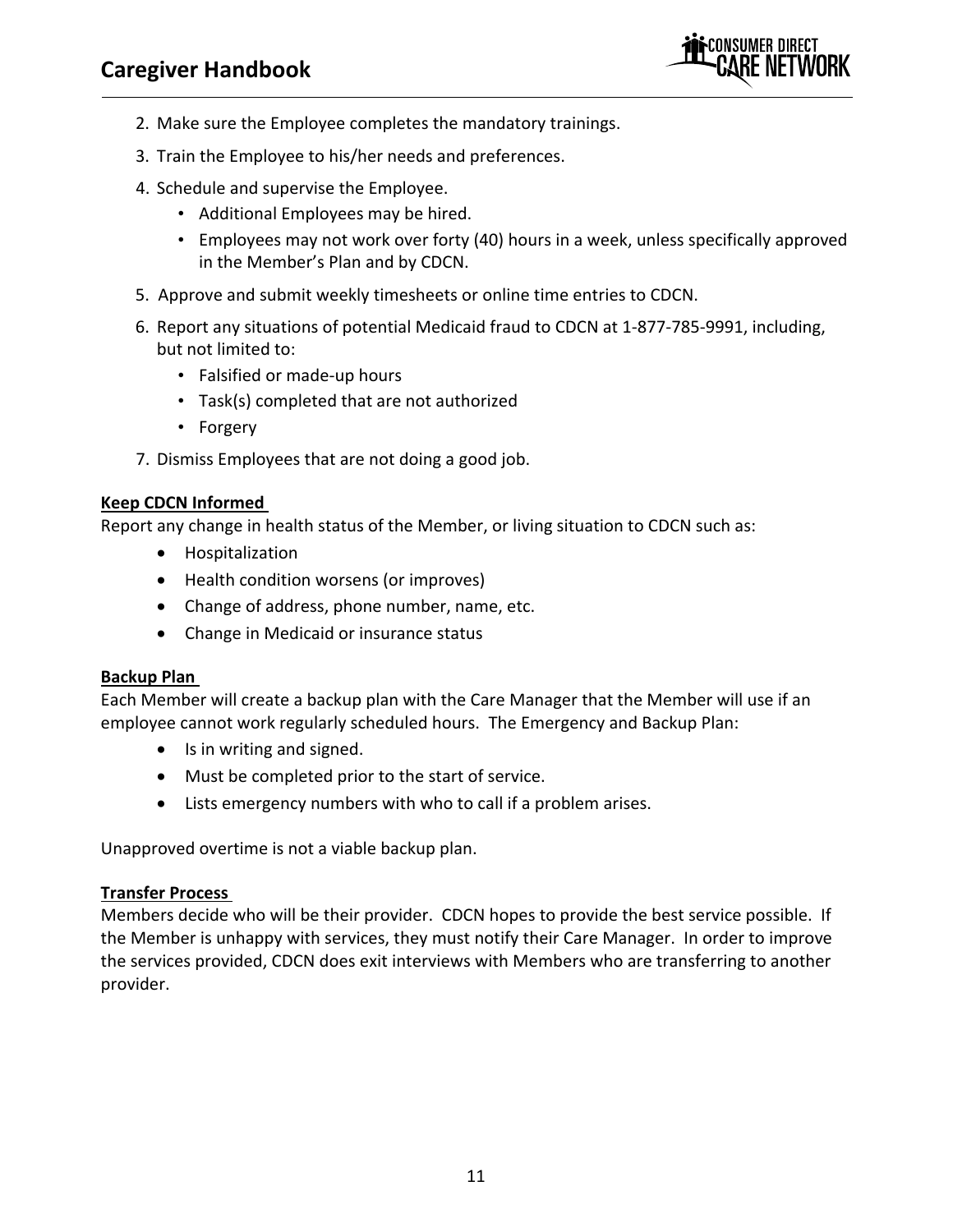

### **Member Training Responsibilities and Employer Expectations**

*How might my Member hire, train and evaluate me? What type of orientation will I receive? Can my Member fire me?*

### **Application**

The Member may ask an Employee to complete a job application or submit a resume. It is the Member's choice. If an application is completed, it will be kept in the Employee's personnel file. The Employee does complete an "Employee Data Form" with important information that is kept in his/her Personnel File.

### **Orientation**

Each Member has specific house rules and employment expectations. These will be discussed on the first day of the Employee's employment. The topics covered include:

- 1. Touring the Member's living space, including:
	- Where supplies and equipment are located.
	- Living space that is off-limits.
	- Emergency exits.
	- Fire extinguisher.
- 2. Information about the Member's disability or care needs, such as:
	- Does the Member have trouble falling asleep?
	- Are they sensitive to certain smells?
	- Are they a morning person?
- 3. An explanation and demonstration of the tasks that need to be done, including:
	- Overview of job duties.
	- Job description, with an hourly schedule.
	- Observation of an experienced worker or family member completing all the tasks.
- 4. Safety and Security
	- Review proper lifting procedures to avoid injury to either Employee or Member.
	- Explain safety guidelines for any disability-related equipment the Employee will be expected to use and for household appliances or equipment the Employee will be expected to use.
	- Discuss the Back‐up Plan.
	- Tell how to enter the home, i.e. knocking, key, etc.
	- Explain Universal Precautions such as:
		- washing hands thoroughly before preparing food,
		- washing hands before and after tasks,
		- $\degree$  use of plastic gloves and where they are stored, and
		- $\degree$  where the sharps container is located, if applicable.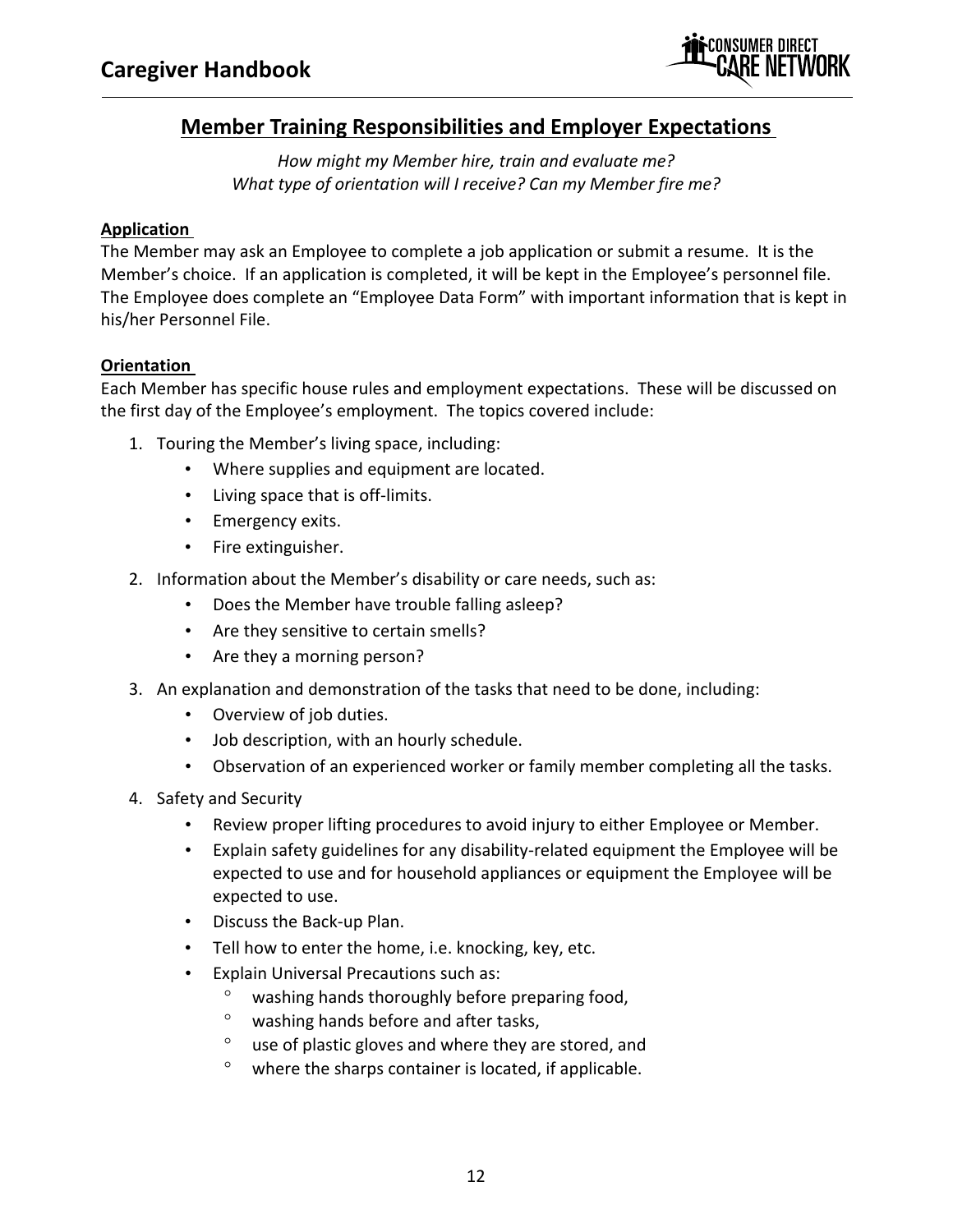

- 5. Expectations ‐ What the Member wants the Employee to do. Some examples are:
	- Confidentiality: What the Employee knows or learns about the Member must remain confidential. The kind of help being provided by the Employee is personal to the Member and should not to be discussed with friends, family members, or other individuals. Violating confidentiality can be grounds for termination. The Employee must complete a HIPAA test at the start of employment so they know the law regarding confidentiality.
	- Use of household items: Rules about the use of the Member's car, the washing machine, computer/printer and eating the Member's food should be discussed. If the Member does not say what the rules are, ask him/her.
	- Telephone Use: Use of cell phones and the Member's phone during work hours is determined by the Member/MP.
	- Schedule: The Member determines what days of the week and time of day assistance is needed. The Employee and Member should discuss flexibility with the schedule, how to request time off, how much advance notice is needed if calling off sick, the importance of being on time, how to make schedule changes, etc. Not showing up for work, not notifying the Member with enough advance notice, and being late may result in termination.
	- Dress code: Clothing not permitted in the work place is the Member's decision.
	- Tobacco Use: The Member is responsible for setting the policy for tobacco product use in his/her home. If you do not know the Member's tobacco policy, ask the Member.

### **Training Requirements**

The Member is involved with setting up customized training for the Employee. Each Employee will complete both program required and Member‐specific training before they begin to work. Required training can be found in the "Training Modules" sections of the Member Enrollment Manual and Resource Guide and include:

- Abuse, Neglect and Exploitation
- Lifting and Moving Patients
- Infection Control Guidelines
- Exposure Control Plan
- HIPAA

The Member acknowledges and signs that the Employee completed the required trainings with the accompanying Training Checklist. Upon completion, the checklist should be mailed to CDCN's Hudson office. Member‐specific training focuses on the individual needs of the Member with regard to their care plan. The Employee should contact CDCN if accommodations for training are needed (e.g., the Employee cannot read).

### **Performance Reviews**

A performance review evaluates how the Employee is doing. The Member decides if they want to do a performance review with his or her Employee. While regular performance reviews are not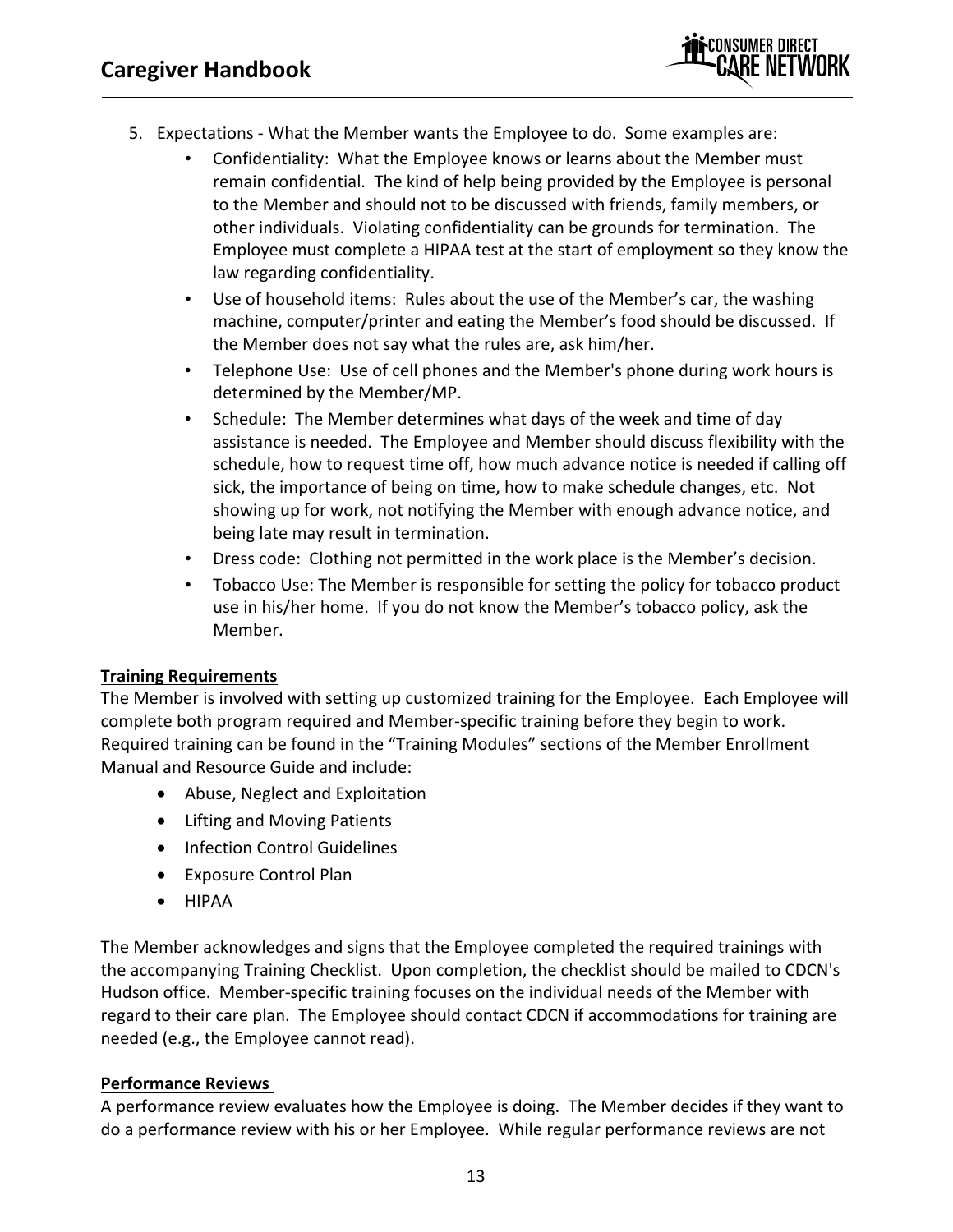### **Caregiver Handbook**



required, they are encouraged. Members are provided materials for doing reviews. It is also a good idea for the Employee to ask the Member for feedback about how you are doing. Feedback will help the Employee know if he or she needs to make changes.

#### **Termination/Resignation**

Under the Member‐Directed Service Program, the Member is primarily responsible for making and carrying out any termination decisions. Work performance that may result in termination is identified during orientation and reviewed regularly.

### **Employee Responsibilities**

*What do I need to do, to start and continue working with CDCN? How do I use the timesheets? How do I know when to work? Can I work overtime? Can I receive gifts from Members?* 

### **Employment Qualifications / Criminal Background Checks**

To work as an Employee, the individual must be:

- at least 16 years of age
- submit documentation necessary for requesting criminal justice information
- complete all required training

#### **Time Submittal**

Employees must record their work hours through online time cards or paper timesheets.

The Member/MP is required to approve the Employee's time. Submitting time online via the web portal (MyDirectCare.com) is preferred. It is a more accurate and efficient process:

- There are no paper forms to deal with when using the web portal. Employees enter time in the secure and confidential site. When the pay period is complete they can then submit the time for Member/MP approval. There is no paper involved. This means that there is no paper to lose, misplace, or forget to send.
- There's no worry about mis-typing Employee ID numbers, or service codes; the system already knows those settings.

**For web portal, the Employee must enter the time they worked, not the Member/MP.** The Member/MP must approve the time after the Employee has submitted it. Instructions for submitting time via the web portal are available on the CDCN website.

**For paper timesheets, the submittal deadline is each week by Monday.** It is important to remember that they should not be photocopies of previously submitted timesheets. **Signatures must be originals every time.** For timesheet requirements, please refer to the timesheet instructions on the CDCN website.

In addition to web portal/paper timesheets, Employees are required to verify each shift through an approved **Electronic Visit Verification (EVV)** method (exceptions exist for live‐in workers and those providing services under the Children's Long Term Supports program). All time submissions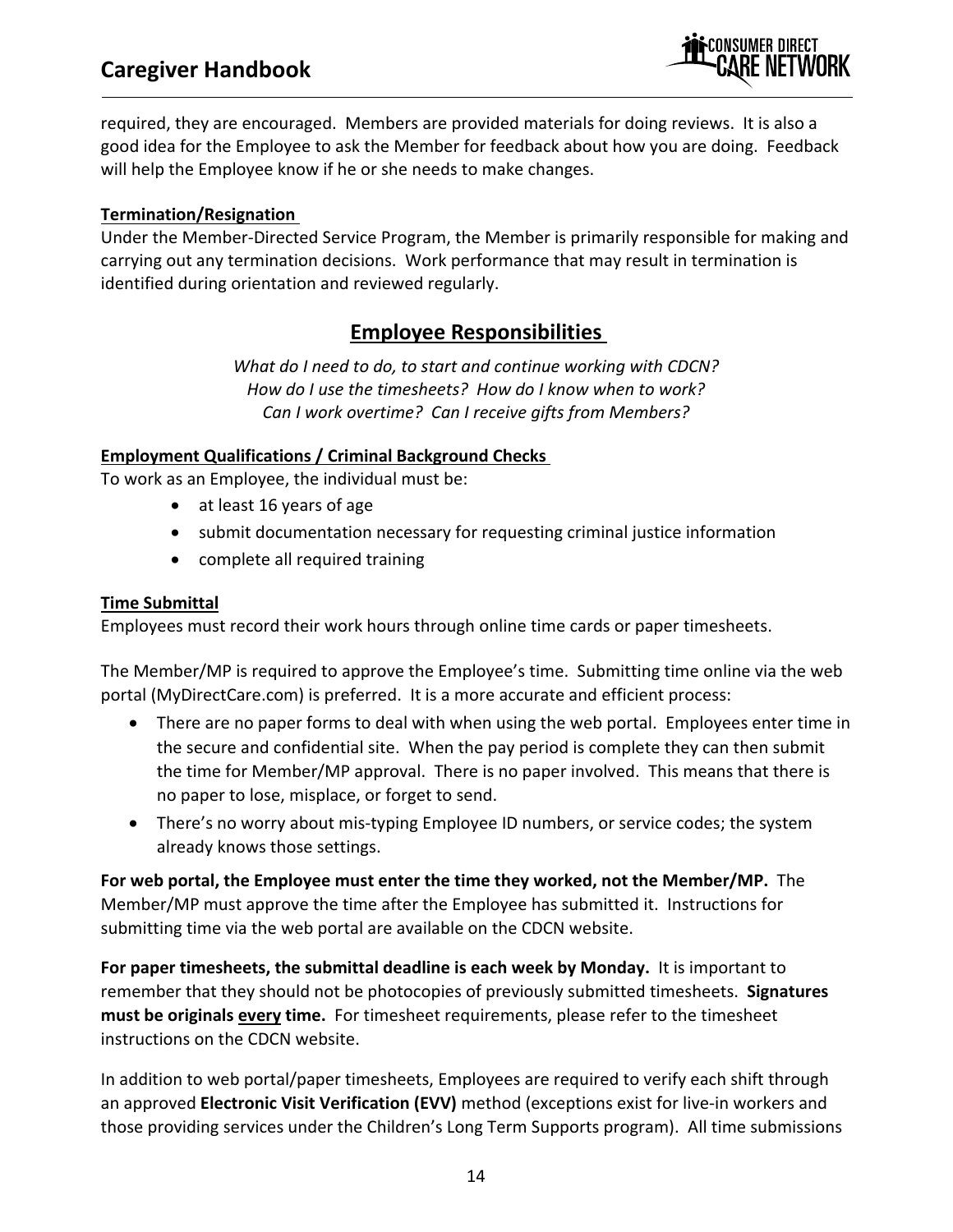

for service codes S5125, S5126, T1019, and T1020 must have a matching EVV record. The Sandata Mobile Connect App is the preferred method for EVV time submittal, but other options are available. EVV training materials can be found on the CDCN website under the Resources tab.

### **Working Hours and Payroll**

Employees are expected to work all hours as scheduled by the Member/MP. Definite hours are not guaranteed and may change unexpectedly. For example, an employee is not needed when a Member is hospitalized. An Employee position is classified by CDCN as "temporary." The following apply:

- The Member/MP will set work schedules based on the Member's current and approved Care Plan.
- Overtime is not authorized.
- Employees may work for more than one Member. However, the total hours worked in any week cannot be more than forty (40).
- Employees are responsible for watching their schedules. That way the Employee is ready for an increase or decrease in hours so that they do not go over forty hours a week.
- The Member is personally responsible for paying the Employee if:
	- o more hours are used than authorized
	- o the Member loses Medicaid eligibility
	- o they ask the Employee to do tasks that are not approved by the Care Plan

CDCN issues pay through direct deposit to the Employee's bank account or paycard every other Friday, according to the CDCN Payroll Schedule. Paystubs (a summary of pay) are sent to the Employee's address on file or are available electronically. In order for Employees to be paid correctly, timesheets must be mailed, faxed or entered online by midnight every Monday.

CDCN will deduct state, federal, and social security taxes from the Employee's wages. Employees will receive the benefits of worker's compensation coverage, employer's social security contributions, and federal and state unemployment insurance.

### **Training**

Required Training Modules are located in the Member Enrollment Manual and Resource Guide, and include:

- Abuse, Neglect and Exploitation
- Lifting and Moving Patients
- Infection Control Guidelines
- Exposure Control Plan
- HIPAA

The accompanying Training Checklist should be completed and submitted to the CDCN Hudson office.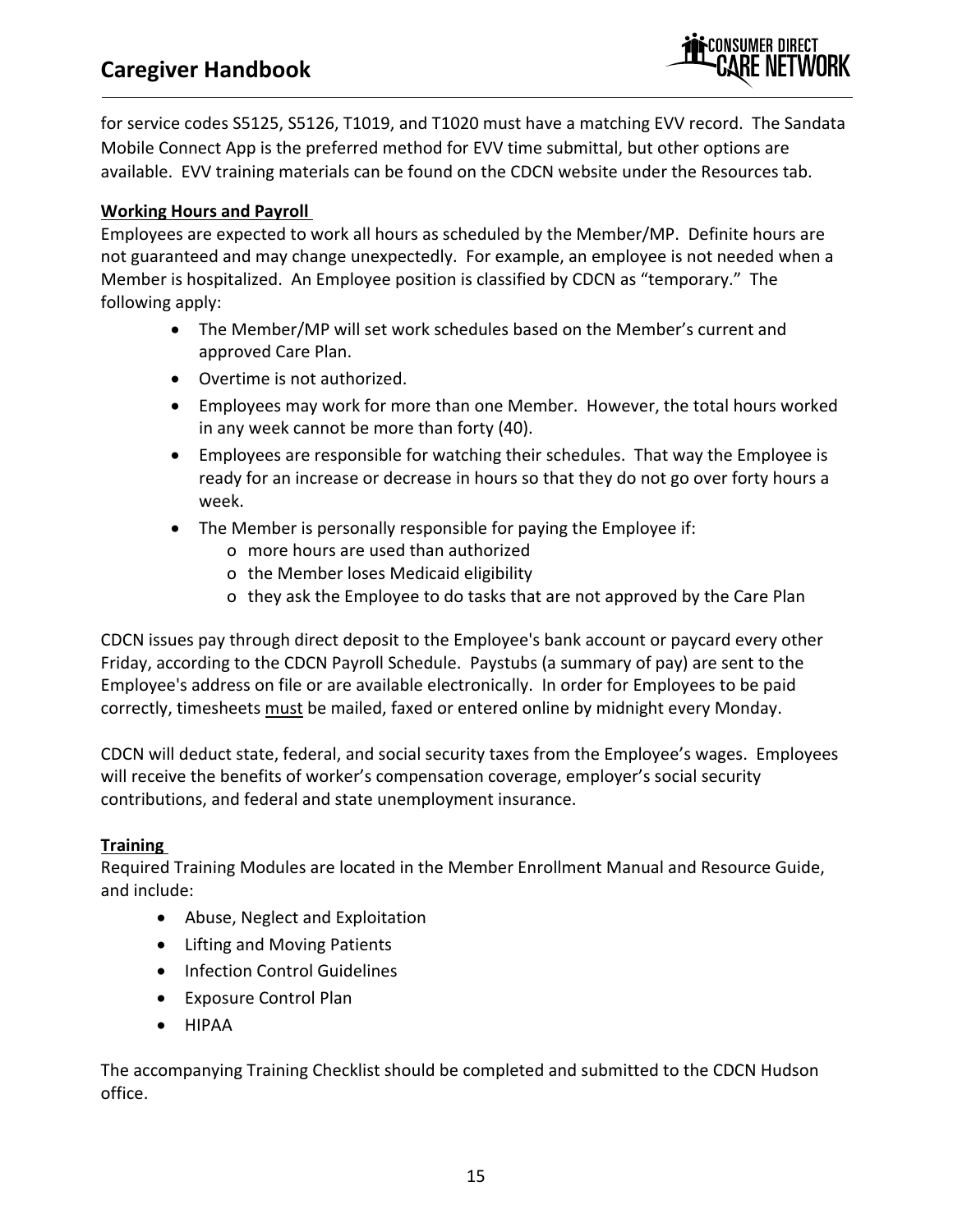

### **Transportation**

If a Member chooses to let an Employee operate a vehicle they assume all liability and are responsible for their own car insurance. CDCN does not insure Employees while operating a Member's vehicle.

#### **Confidentiality and Disclosure**

Member information is strictly confidential. Information can only be released if the Member signs a waiver authorizing the release of information.

A waiver is not needed to discuss or report the following, if you have any reasonable cause to suspect:

- That the Member has threatened, or poses a threat to, the physical safety of another person and it appears possible that the threat may be carried out
- The Member is at risk of immediate bodily harm, abuse, neglect, exploitation, death, or other reportable incidents

#### **Change of Information Notification**

Employees must fill out a "Status Change Form" within one (1) day of any change in the following:

- Name
- Mailing address
- Physical address
- Telephone number
- Felony convictions
- Motor Vehicle violations

The form must be submitted to CDCN.

#### **Termination Notification**

Employees may choose to end their employment with a Member, or vice versa. Within two (2) business days of the last day of employment both parties must submit a "Status Change Form" to CDCN. CDCN must receive the final time sheet with a note in the Comments Section stating "Last and final time sheet for Employee *<Employee's name>.*"

### **Authorized Services**

*What tasks might I perform as a Employee?*

Employees may be paid for and perform tasks that have been authorized in the Member's Care Plan.

### **Excluded Services**

*What tasks are not allowed?*

Employees will not perform tasks that are not authorized on the Member's Care Plan.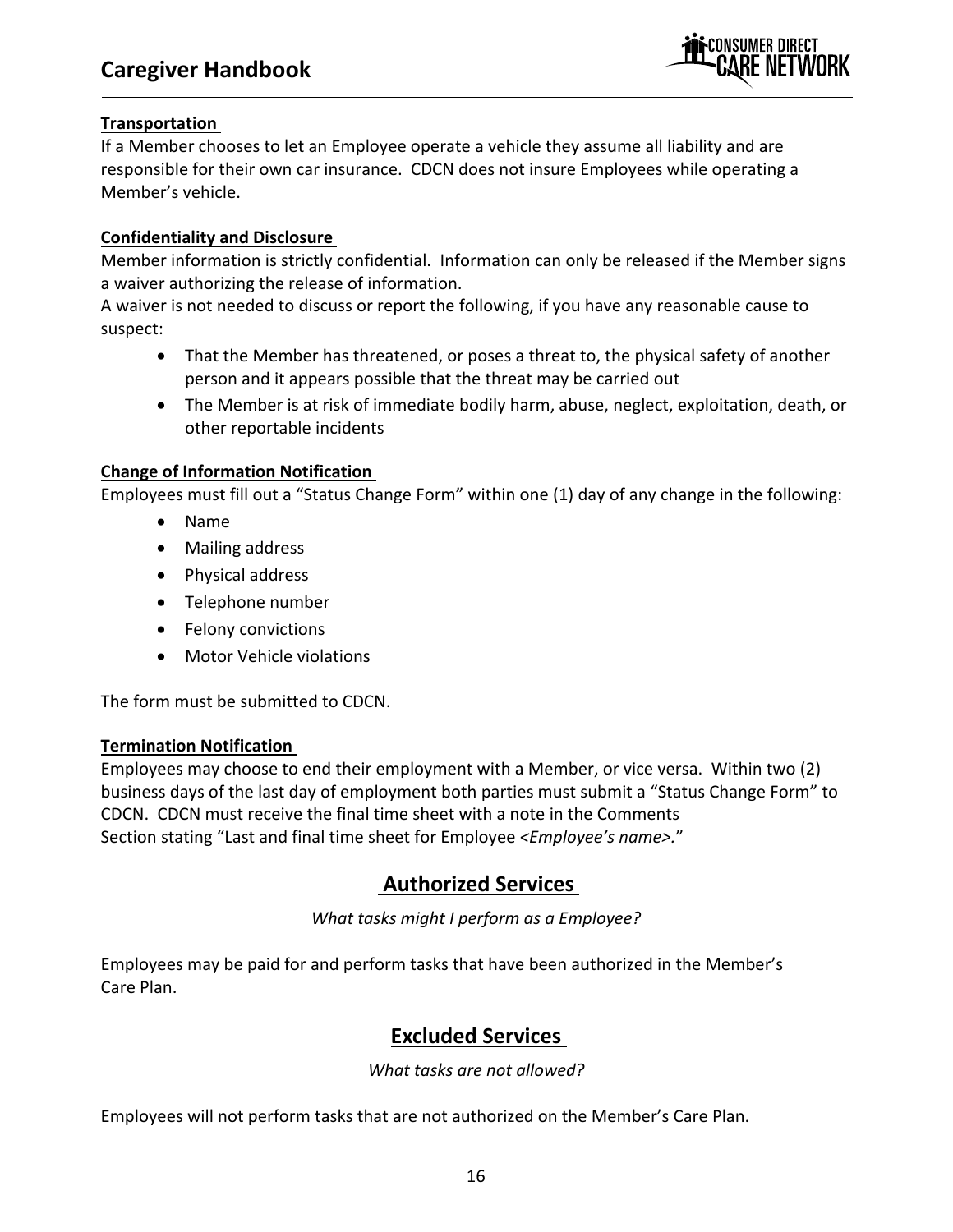

### **CDCN's Role and Responsibilities**

*What does CDCN do as Employer of Record?*

CDCN follows all applicable federal, state, and local laws, including State Medicaid regulations, policies, and procedures.

### **Maintaining Confidentiality**

CDCN will keep information concerning Members confidential. CDCN has a HIPAA Privacy Policy Statement and Notice of Privacy Practices that dictate how CDCN may use or disclose personal or protected health information.

### **Service Agreement**

Members choosing the self‐directed option must sign an agreement in which the Member/MP accepts responsibility for all aspects of care and hiring, training, scheduling and managing of Employee(s). This includes mandatory and individualized training of the Employee. CDCN uses the Member Service Agreement to highlight other important program responsibilities for both the Member and CDCN.

#### **Employer of Record Functions in the Co‐Employment Model**

CDCN serves as the Employee's Employer of Record for the purposes of federal and state hiring requirements, payroll and tax withholdings:

- Accept Employee time sheets
- Withhold and deposit Federal income tax
- Withhold and deposit Social Security and Medicare tax (FICA) and Federal and state unemployment tax (FUTA/SUTA) payments
- Purchase benefits, e.g., Workers' Compensation
- Make sure all Federal and State Department of Labor laws related to minimum wage and overtime are complied with
- Direct-deposit pay into Employee's bank account or paycard
- Educate the Member in the skills needed to act as managing employer and to self‐ direct their care (e.g., how to recruit, interview, direct, manage and dismiss Employees)
- Maintain and make available to the Member, a list of names of interested Employees who may be available to work or provide backup services
- Accept responsibility for billing Medicaid or Managed Care Organization for all personal services provided to the Member, including:
	- o Collect and verify timesheets
	- o Submit claims to Medicaid
	- o Maintain a current Wisconsin business license